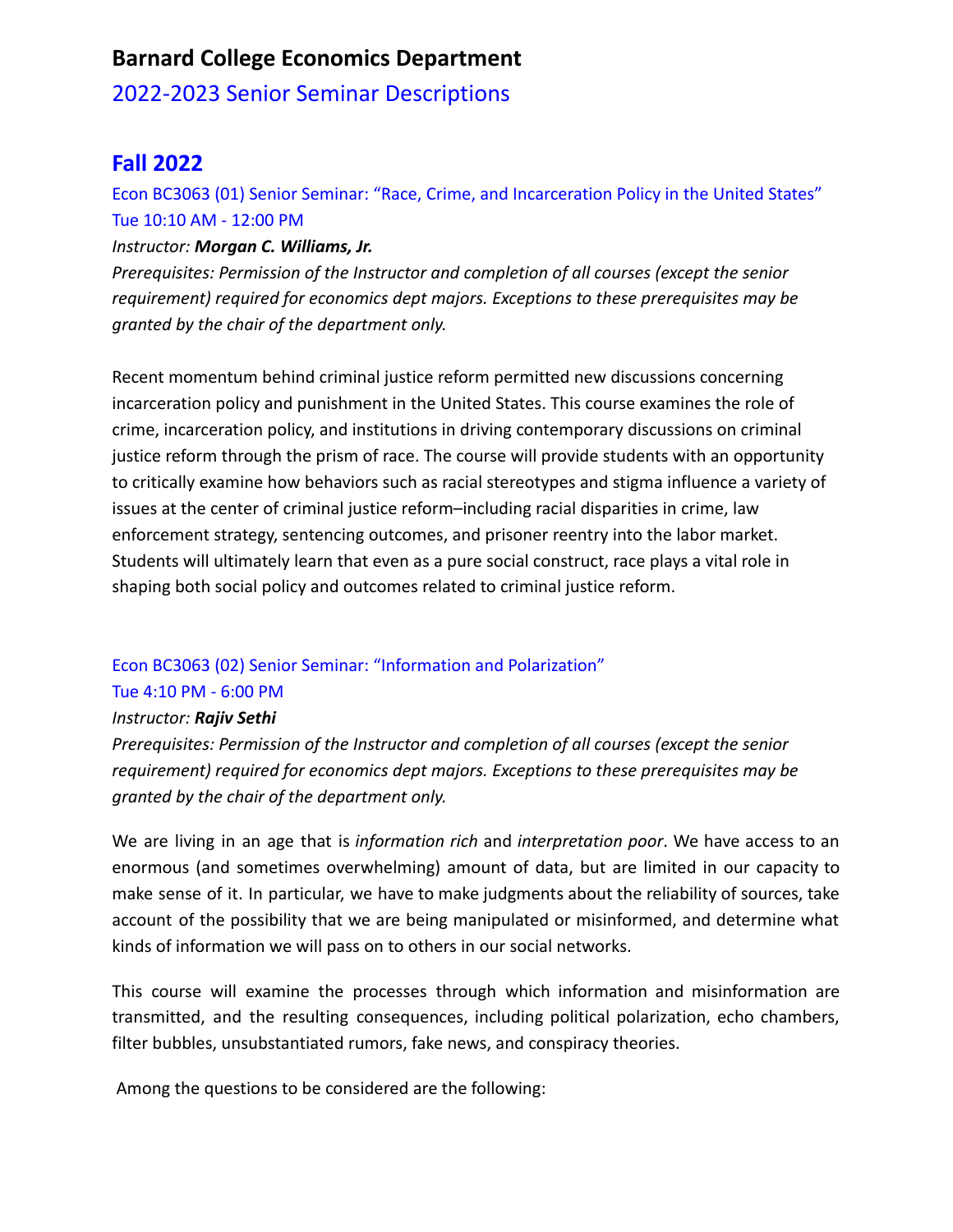- 1. How is ideological and political polarization measured, and to what extent has it increased over the past few decades?
- 2. What is the role of social media in driving changes in polarization?
- 3. To what extent do messages on social media reflect genuinely held beliefs, rather than partisan cheerleading or the desire for approval?
- 4. How has the accuracy and reliability of scientific communication been affected by changes in the media landscape?
- 5. Do echo chambers exist even among professional investors in financial markets, whose profitability depends on holding accurate beliefs?

The course will involve analysis of data from several sources, dealing with beliefs about a broad range of topics, such as the safety and efficacy of vaccines, the incidence of voter fraud, the extent and effects of climate change, and the use of force by law enforcement officers. And we will discuss the feasibility and effectiveness of possible policy responses.

## Econ BC3063 (03) Senior Seminar: "Future of Central Banking" Wed 11:00 AM - 12:50 PM

## *Instructor: Elham Saeidinezhad*

*Prerequisites: Permission of the Instructor and completion of all courses (except the senior requirement) required for economics dept majors. Exceptions to these prerequisites may be granted by the chair of the department only.*

This seminar aims to expose you to several different issues that shape the future of central banking. The class is an opportunity to write, review, and present your perspective on the topics such as the history of central banking (how it originated in London's Lombard Street and why it moved to New York?), the central banks' intervention beyond traditional tools to respond to the triple crises of 2007-09 Great Financial Crisis, COVID-19 Crisis, Ukraine- Russia Conflict, and the state of the financial innovation in central banking, such as the creation of Central Bank Digital Currency (CBDC).

# **Spring 2023**

Econ BC3063 (01) Senior Seminar: "Women in Development Economics"

#### *Instructor: Anja Tolonen*

*Prerequisites: Permission of the Instructor and completion of all courses (except the senior requirement) required for economics dept majors. Exceptions to these prerequisites may be granted by the chair of the department only.*

This seminar examines the role of gender in processes of economic development. The course focuses on recent quantitative research in order to study the opportunities and challenges that women face in the developing world. Readings will discuss women's economic life in Africa, South Asia, East Asia and Latin America across four themes: (1) Origins and Patterns of Gender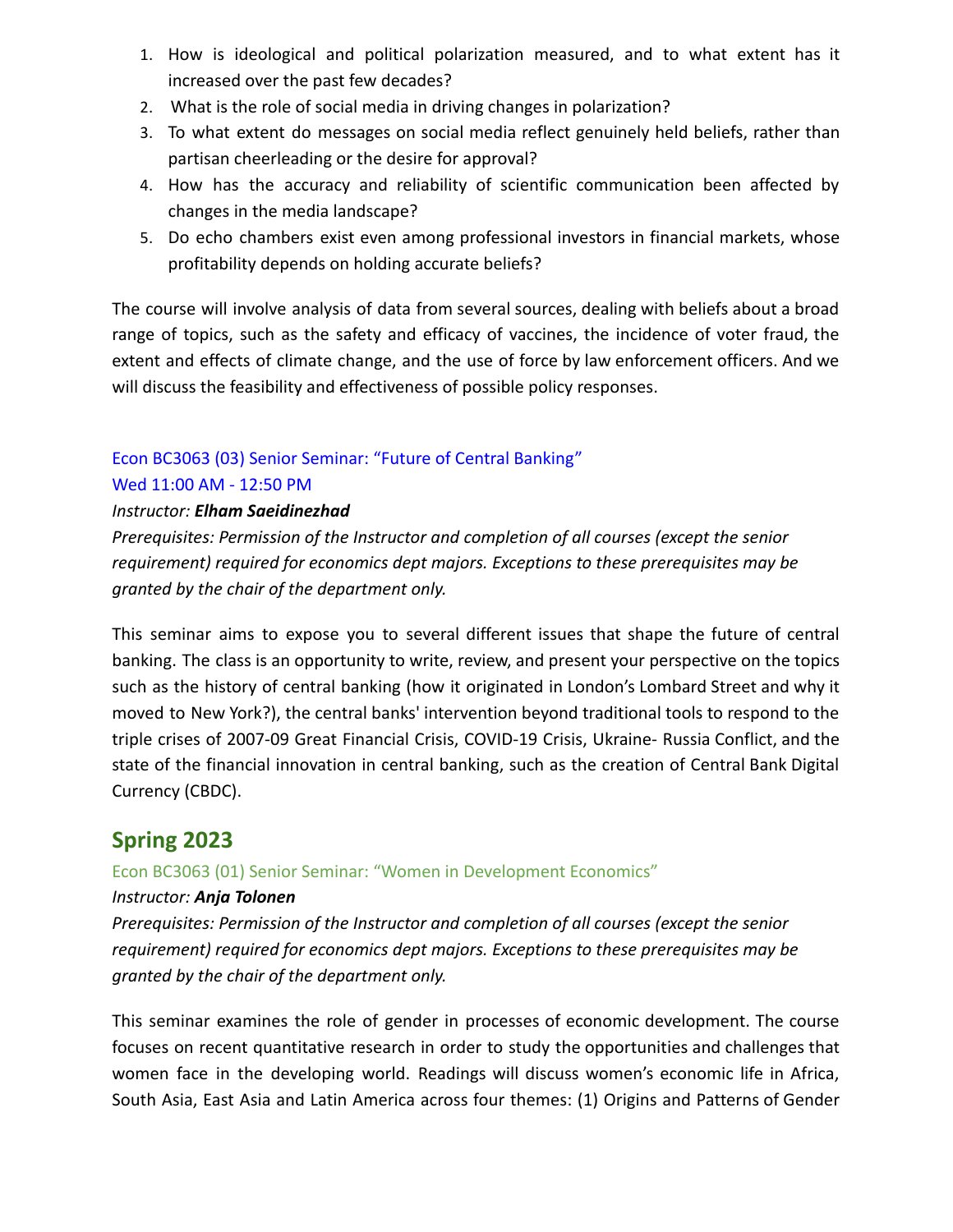Inequality in the World, (2) Women as Policy Makers, (3) Fertility, Marriage and Intra-household Bargaining Power, (4) Micro Credit, Cash Transfers and Women's Labor Market Participation. The students will choose to specialize in one of the four themes, and moderate the discussion in a week of their theme. The students will write a research paper related to their chosen topic and present their research findings at the end of the term. [Note: an introductory course in statistics would be helpful as a pre-requisite]

### Econ BC3063 (02) Senior Seminar: "Narrative Economics"

#### *Instructor: Homa Zarghamee*

*Prerequisites: Permission of the Instructor and completion of all courses (except the senior requirement) required for economics dept majors. Exceptions to these prerequisites may be granted by the chair of the department only.*

Collective narratives influence economic beliefs and decision-making in ways that economists are beginning to appreciate. This course will consider how narratives--a blend of beliefs, affect, and causal assumption--organize meaning-making and influence behavior. The particular methodologies economists use to study narratives will be surveyed.

### ECON BC3063 (03) Senior Seminar: "Human Capital and Human Freedom"

#### *Instructor: Lalith Munasinghe*

*Prerequisites: Permission of the Instructor and completion of all courses (except the senior requirement) required for economics dept majors. Exceptions to these prerequisites may be granted by the chair of the department only.*

In this senior seminar we read a collection of essays written by economists and philosophers that relate to three broad topics: Human capital theory (HCT), human freedom, and the role of the worker in the modern workplace. Human Capital Theory. Our readings will focus on the historical origins of HCT and on the puzzles and facts of labor market phenomena that the theory is designed to explain. We will read some of the pioneering works by two Nobel laureates in economics Schultz and Becker. Human Freedom. We will read about and discuss various notions of human freedom, starting with a highly romantic and individualistic vision of Marx, and then moving on to more contemporary ideas of negative and positive conceptions of human freedom. Our readings will begin with Marx (selections from the 1844 Manuscripts, Grundrisse and Capital Vol. III), and continue on to some modern essays by Isaiah Berlin, Charles Taylor and Amartya Sen. Worker and Firm. The final topic focuses on economic theories of the employment relationship between the worker and the firm. The readings will be aimed at providing multiple perspectives on the worker-firm relationship. In particular, we will read about the employment relationship from the radical, neoclassical and the managerial perspectives, with a view to unraveling the philosophical differences in these accounts. Readings will include papers by Marglin, Stiglitz, Bowles, and Lazear, to mention a few. Here are some broad questions that I hope these readings will prompt us to think about and discuss in class. 1. The